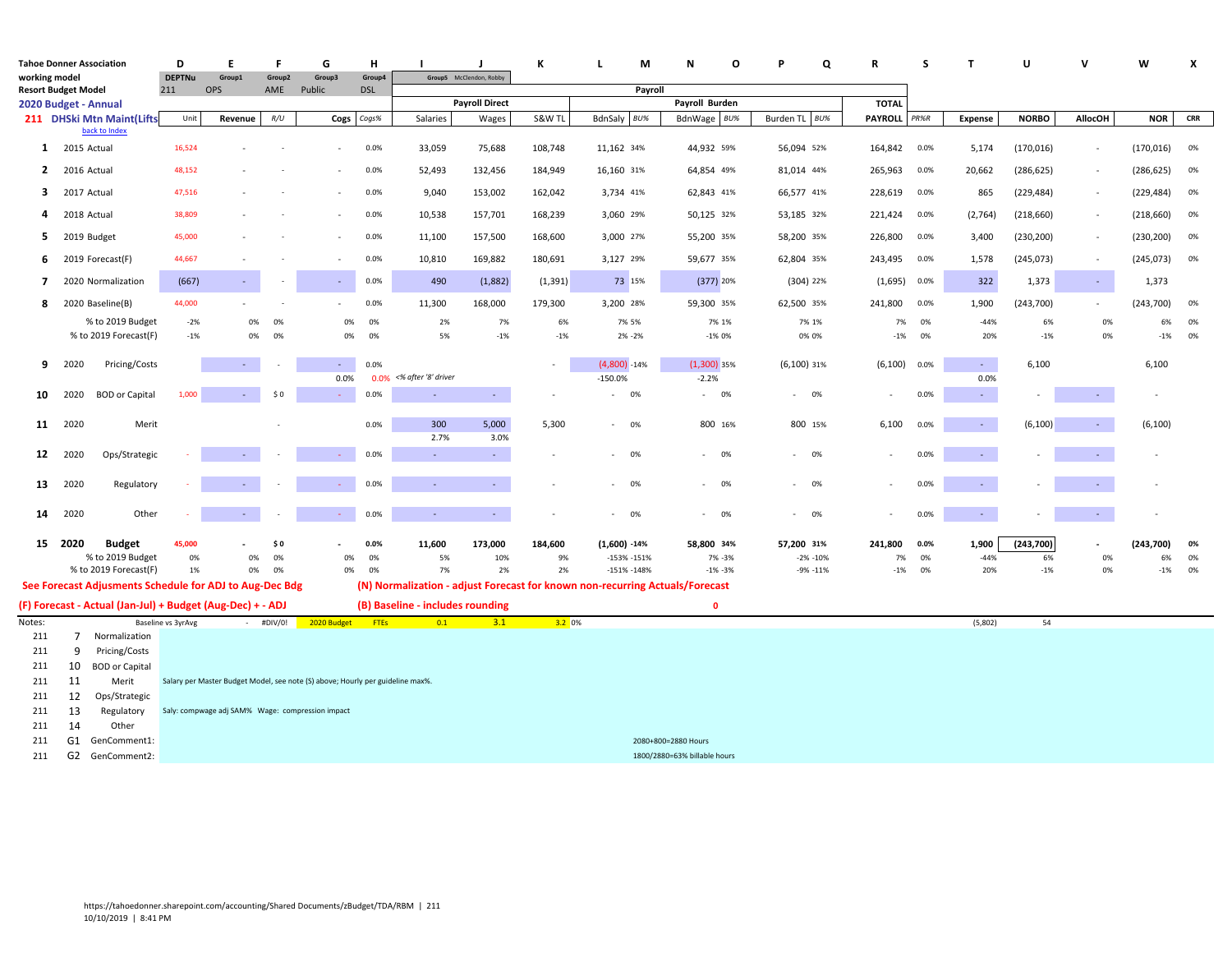|                                                    |             | <b>Tahoe Donner Association</b>                                                          | D                  | E                                       | F           | G                                                                        | н           |                                  |                         | К        | м<br>L                                                                       | N<br>O         | Q                | R              | S    | $\mathbf{T}$        | U            | $\mathbf v$              | W          | X          |
|----------------------------------------------------|-------------|------------------------------------------------------------------------------------------|--------------------|-----------------------------------------|-------------|--------------------------------------------------------------------------|-------------|----------------------------------|-------------------------|----------|------------------------------------------------------------------------------|----------------|------------------|----------------|------|---------------------|--------------|--------------------------|------------|------------|
| working model                                      |             |                                                                                          | <b>DEPTNu</b>      | Group1                                  | Group2      | Group3                                                                   | Group4      |                                  | Group5 McClendon, Robby |          |                                                                              |                |                  |                |      |                     |              |                          |            |            |
| <b>Resort Budget Model</b><br>2020 Budget - Annual |             |                                                                                          | 212                | <b>OPS</b>                              | AME         | Public                                                                   | <b>DSL</b>  |                                  | <b>Payroll Direct</b>   |          | Payroll                                                                      | Payroll Burden |                  | <b>TOTAL</b>   |      |                     |              |                          |            |            |
|                                                    |             | 212 DHSki Snowmaking                                                                     | Unit               | Revenue                                 | R/U         | Cogs                                                                     | Cogs%       | Salaries                         | Wages                   | S&W TL   | BdnSaly BU%                                                                  | BdnWage BU%    | Burden TL<br>BU% | <b>PAYROLL</b> | PR%R | <b>Expense</b>      | <b>NORBO</b> | <b>AllocOH</b>           | <b>NOR</b> | <b>CRR</b> |
|                                                    |             | back to Index                                                                            |                    |                                         |             |                                                                          |             |                                  |                         |          |                                                                              |                |                  |                |      |                     |              |                          |            |            |
| $\mathbf{1}$                                       | 2015 Actual |                                                                                          | 16,524             | ٠                                       |             |                                                                          | 0.0%        | $\sim$                           | 937                     | 937      | $- 0\%$                                                                      | 135 14%        | 135 14%          | 1,072 0.0%     |      | 7,972               | (9,044)      | $\overline{\phantom{a}}$ | (9,044)    | 0%         |
| $\overline{2}$                                     | 2016 Actual |                                                                                          | 48,152             |                                         |             |                                                                          | 0.0%        | $\overline{\phantom{a}}$         | 3,720                   | 3,720    | 0%                                                                           | 1,333 36%      | 1,333 36%        | 5,053          | 0.0% | 29,772              | (34, 825)    | ÷,                       | (34, 825)  | 0%         |
| 3                                                  | 2017 Actual |                                                                                          | 47,516             |                                         |             |                                                                          | 0.0%        | $\sim$                           | 13,597                  | 13,597   | 0%<br>$\sim$                                                                 | 4,525 33%      | 4,525 33%        | 18,122         | 0.0% | 19,439              | (37, 561)    | $\sim$                   | (37, 561)  | 0%         |
| 4                                                  | 2018 Actual |                                                                                          | 38,809             |                                         |             |                                                                          | 0.0%        | $\sim$                           | 11,170                  | 11,170   | 0%<br>$\sim$                                                                 | 2,820 25%      | 2,820 25%        | 13,990         | 0.0% | 55,962              | (69, 952)    | $\overline{\phantom{a}}$ | (69, 952)  | 0%         |
| 5.                                                 |             | 2019 Budget                                                                              | 45,000             |                                         |             |                                                                          | 0.0%        | $\sim$                           | 24,700                  | 24,700   | 0%<br>$\sim$                                                                 | 8,700 35%      | 8,700 35%        | 33,400         | 0.0% | 53,200              | (86, 600)    | $\overline{\phantom{a}}$ | (86,600)   | 0%         |
| 6                                                  |             | 2019 Forecast(F)                                                                         | 44,667             |                                         |             |                                                                          | 0.0%        | $\sim$                           | 24,903                  | 24,903   | 0%<br>$\sim$                                                                 | 8,740 35%      | 8,740 35%        | 33,642         | 0.0% | 55,371              | (89, 014)    | $\overline{\phantom{a}}$ | (89, 014)  | 0%         |
| $\overline{\phantom{a}}$                           |             | 2020 Normalization                                                                       | (667)              | $\omega$                                |             | $\sim$                                                                   | 0.0%        |                                  | (903)                   | (903)    | 0%<br>$\sim$                                                                 | (540) 60%      | (540) 60%        | (1, 442)       | 0.0% | (2, 171)            | 3,614        | $\sim$                   | 3,614      |            |
| 8                                                  |             | 2020 Baseline(B)                                                                         | 44,000             |                                         |             |                                                                          | 0.0%        | $\sim$                           | 24,000                  | 24,000   | 0%<br>$\sim$                                                                 | 8,200 34%      | 8,200 34%        | 32,200         | 0.0% | 53,200              | (85, 400)    |                          | (85, 400)  | 0%         |
|                                                    |             | % to 2019 Budget                                                                         | $-2%$              | 0%                                      | 0%          | 0%                                                                       | 0%          | 0%                               | $-3%$                   | $-3%$    | 0% 0%                                                                        | $-6\% -3\%$    | $-6\% -3\%$      | $-4%$          | 0%   | 0%                  | $-1%$        | 0%                       | $-1%$      | 0%         |
|                                                    |             | % to 2019 Forecast(F)                                                                    | $-1%$              | 0%                                      | 0%          | 0%                                                                       | 0%          | 0%                               | $-4%$                   | $-4%$    | 0% 0%                                                                        | $-6\% -3\%$    | $-6\% -3\%$      | $-4%$          | 0%   | $-4%$               | $-4%$        | 0%                       | $-4%$      | 0%         |
| 9                                                  | 2020        | Pricing/Costs                                                                            |                    | $\sim$                                  |             |                                                                          | 0.0%        |                                  |                         |          | 0%                                                                           | $(800)$ 31%    | (800) 31%        | (800)          | 0.0% | $\sim$              | 800          |                          | 800        |            |
|                                                    |             |                                                                                          |                    |                                         |             | 0.0%                                                                     |             | 0.0% <% after '8' driver         |                         |          | 0.0%                                                                         | $-9.8%$        |                  |                |      | 0.0%                |              |                          |            |            |
| 10                                                 | 2020        | <b>BOD</b> or Capital                                                                    | 1,000              | $\sim$                                  | \$0         |                                                                          | 0.0%        | $\sim$                           | 15,000                  | 15,000   | $- 0\%$                                                                      | 3,000 20%      | 3,000 20%        | 18,000         | 0.0% | 25,000              | (43,000)     | ÷.                       | (43,000)   |            |
| 11                                                 | 2020        | Merit                                                                                    |                    |                                         |             |                                                                          | 0.0%        | $\sim$                           | 400                     | 400      | $- 0\%$                                                                      | 100 25%        | 100 25%          | 500            | 0.0% | $\omega_{\rm{eff}}$ | (500)        | $\omega$                 | (500)      |            |
|                                                    |             |                                                                                          |                    |                                         |             |                                                                          |             | 0.0%                             | 1.7%                    |          |                                                                              |                |                  |                |      |                     |              |                          |            |            |
| 12                                                 | 2020        | Ops/Strategic                                                                            |                    |                                         |             | $\sim$                                                                   | 0.0%        | $\sim$                           | $\omega_{\rm{eff}}$     | $\sim$   | 0%                                                                           | $- 0\%$        | $- 0\%$          |                | 0.0% | $\sim$              |              | ÷.                       |            |            |
| 13                                                 | 2020        | Regulatory                                                                               |                    |                                         |             |                                                                          | 0.0%        | $\sim$                           | 400                     | 400      | 0%                                                                           | 100 25%        | 100 25%          | 500            | 0.0% | $\sim$              | (500)        | $\omega$                 | (500)      |            |
| 14                                                 | 2020        | Other                                                                                    |                    | $\omega_{\rm c}$                        |             | $\omega_{\rm c}$                                                         | 0.0%        | $\sim$                           | $\omega_{\rm{eff}}$     |          | 0%<br>$\sim$                                                                 | $- 0\%$        | $- 0\%$          |                | 0.0% | $\sim$              |              | $\sim$                   |            |            |
|                                                    |             |                                                                                          |                    |                                         |             |                                                                          |             |                                  |                         |          |                                                                              |                |                  |                |      |                     |              |                          |            |            |
|                                                    | 15 2020     | <b>Budget</b>                                                                            | 45,000             |                                         | \$0         |                                                                          | 0.0%        | $\blacksquare$                   | 39,800                  | 39,800   | 0%                                                                           | 10,600 27%     | 10,600 27%       | 50,400         | 0.0% | 78,200              | (128, 600)   | ÷,                       | (128, 600) | 0%         |
|                                                    |             | % to 2019 Budget                                                                         | 0%                 | 0%                                      | 0%          | 0%                                                                       | 0%          | 0%                               | 61%                     | 61%      | 0% 0%                                                                        | 22% -24%       | 22% -24%         | 51%            | 0%   | 47%                 | 48%          | 0%                       | 48%        | 0%         |
|                                                    |             | % to 2019 Forecast(F)                                                                    | 1%                 | 0%                                      | 0%          | 0%                                                                       | 0%          | 0%                               | 60%                     | 60%      | 0% 0%                                                                        | 21% -24%       | 21% -24%         | 50%            | 0%   | 41%                 | 44%          | 0%                       | 44%        | 0%         |
|                                                    |             | See Forecast Adjusments Schedule for ADJ to Aug-Dec Bdg                                  |                    |                                         |             |                                                                          |             |                                  |                         |          | (N) Normalization - adjust Forecast for known non-recurring Actuals/Forecast |                |                  |                |      |                     |              |                          |            |            |
|                                                    |             | (F) Forecast - Actual (Jan-Jul) + Budget (Aug-Dec) + - ADJ                               |                    |                                         |             |                                                                          |             | (B) Baseline - includes rounding |                         |          |                                                                              | $\mathbf{0}$   |                  |                |      |                     |              |                          |            |            |
| Notes:<br>212                                      |             | Normalization the 2015 Forecast is for ~30days of operation. reset to zero for baseline. | Baseline vs 3yrAvg |                                         | $+$ #DIV/0! | 2020 Budget                                                              | <b>FTEs</b> | $\sim 10^{-1}$                   | 0.8                     | $0.8$ 0% |                                                                              |                |                  |                |      | 18,339              | $\mathbf 0$  |                          |            |            |
| 212                                                | 7<br>9      | Pricing/Costs                                                                            |                    |                                         |             |                                                                          |             |                                  |                         |          |                                                                              |                |                  |                |      |                     |              |                          |            |            |
| 212                                                | 10          | <b>BOD or Capital</b>                                                                    |                    |                                         |             | Snowmaking DHS Eagle in DF Plan for 2020 (was in 2019B), impacts Dec'20. |             |                                  |                         |          |                                                                              |                |                  |                |      |                     |              |                          |            |            |
| 212                                                | 11          | Merit                                                                                    |                    |                                         |             |                                                                          |             |                                  |                         |          |                                                                              |                |                  |                |      |                     |              |                          |            |            |
| 212                                                | 12          | Ops/Strategic                                                                            |                    |                                         |             |                                                                          |             |                                  |                         |          |                                                                              |                |                  |                |      |                     |              |                          |            |            |
| 212                                                | 13          | Regulatory                                                                               |                    | NO ca min wage change impact forecasted |             |                                                                          |             |                                  |                         |          |                                                                              |                |                  |                |      |                     |              |                          |            |            |
| 212                                                | 14          | Other                                                                                    |                    |                                         |             |                                                                          |             |                                  |                         |          |                                                                              |                |                  |                |      |                     |              |                          |            |            |
| 212                                                |             | G1 GenComment1:                                                                          |                    |                                         |             |                                                                          |             |                                  |                         |          |                                                                              |                |                  |                |      |                     |              |                          |            |            |
| 212                                                |             | G2 GenComment2:                                                                          |                    |                                         |             |                                                                          |             |                                  |                         |          |                                                                              |                |                  |                |      |                     |              |                          |            |            |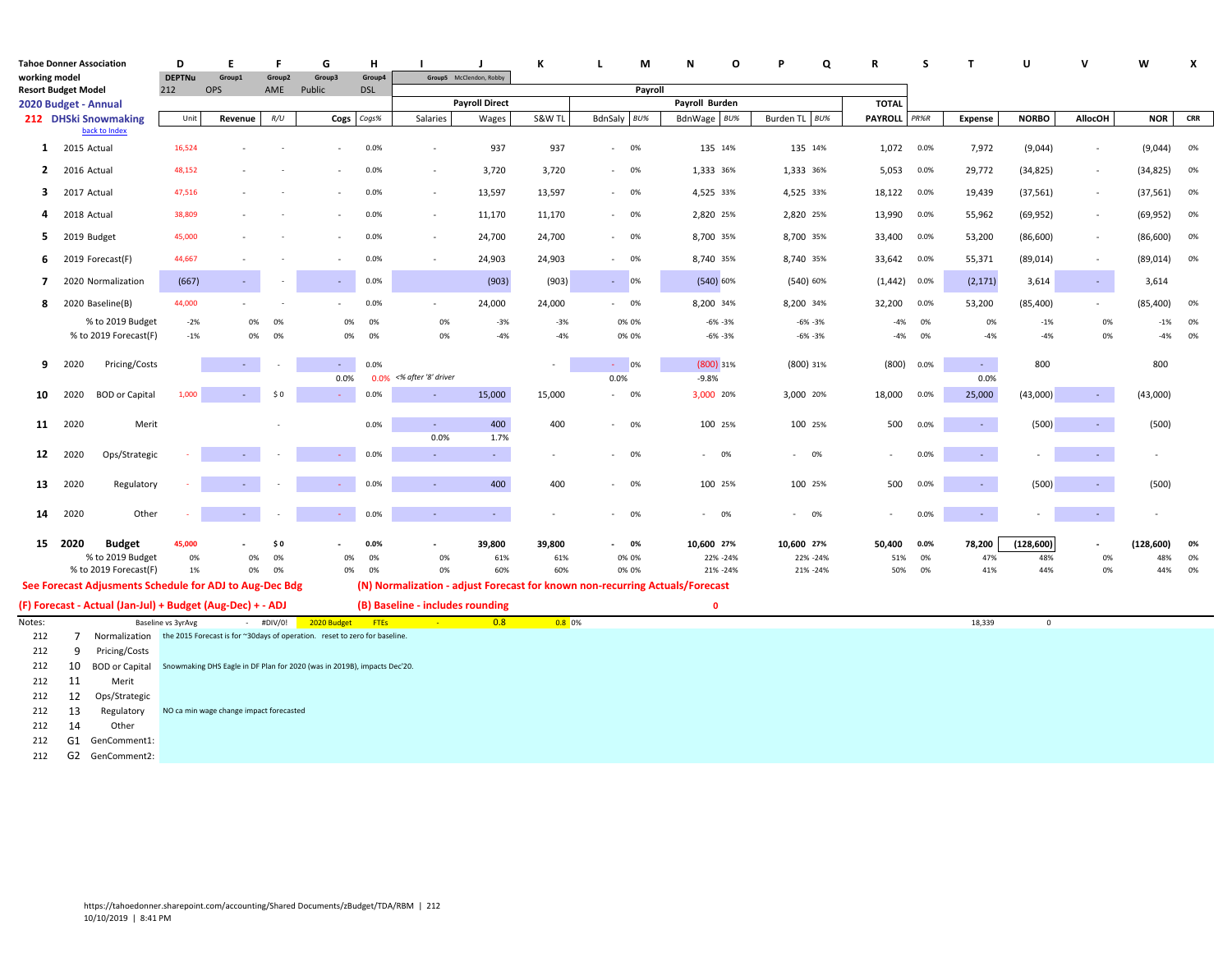|                            | <b>Tahoe Donner Association</b><br>working model |                                                            |                      | E                                                                                                                    | F             | G                 | н                    |                                                                                                                                  | -1                          | К               | -L                       | М       | N                       | O | Q                     | R               | S              | $\mathbf{T}$      | U                  |                                    | W                  | X          |
|----------------------------|--------------------------------------------------|------------------------------------------------------------|----------------------|----------------------------------------------------------------------------------------------------------------------|---------------|-------------------|----------------------|----------------------------------------------------------------------------------------------------------------------------------|-----------------------------|-----------------|--------------------------|---------|-------------------------|---|-----------------------|-----------------|----------------|-------------------|--------------------|------------------------------------|--------------------|------------|
|                            |                                                  |                                                            | <b>DEPTNu</b><br>214 | Group1<br><b>OPS</b>                                                                                                 | Group2<br>AME | Group3<br>Public  | Group4<br><b>DSL</b> |                                                                                                                                  | Group5 McClendon, Robby     |                 |                          | Pavroll |                         |   |                       |                 |                |                   |                    |                                    |                    |            |
| <b>Resort Budget Model</b> |                                                  |                                                            |                      |                                                                                                                      |               |                   |                      |                                                                                                                                  | <b>Payroll Direct</b>       |                 |                          |         | Payroll Burden          |   |                       | <b>TOTAL</b>    |                |                   |                    |                                    |                    |            |
| 2020 Budget - Annual       | 214 DHSki Retail                                 |                                                            | Unit                 | Revenue                                                                                                              | R/U           | Cogs              | Cogs%                | Salaries                                                                                                                         | Wages                       | S&W TL          | BdnSaly                  | BU%     | BdnWage BU%             |   | Burden TL BU%         | PAYROLL PR%R    |                | <b>Expense</b>    | <b>NORBO</b>       | <b>AllocOH</b>                     | <b>NOR</b>         | <b>CRR</b> |
|                            |                                                  | back to Index                                              |                      |                                                                                                                      |               |                   |                      |                                                                                                                                  |                             |                 |                          |         |                         |   |                       |                 |                |                   |                    |                                    |                    |            |
| $\mathbf{1}$               | 2015 Actual                                      |                                                            | 16,524               | 47,940                                                                                                               | 2.90          | 21,853            | 45.6%                | 9,319                                                                                                                            | 11,997                      | 21,315          | 4,176 45%                |         | 4,762 40%               |   | 8,937 42%             | 30,253          | 63.1%          | 2,737             | (6,903)            | $\overline{\phantom{a}}$           | (6,903)            | 87%        |
| $\overline{2}$             | 2016 Actual                                      |                                                            | 48,152               | 144,689                                                                                                              | 3.00          | 63,907            | 44.2%                | 10,119                                                                                                                           | 21,767                      | 31,886          | 4,560 45%                |         | 8,226 38%               |   | 12,786 40%            | 44,672          | 30.9%          | 8,979             | 27,131             | $\overline{\phantom{a}}$           | 27,131             | 123%       |
| 3                          | 2017 Actual                                      |                                                            | 47,516               | 164,857                                                                                                              | 3.47          | 74,265            | 45.0%                | 9,540                                                                                                                            | 21,252                      | 30,792          | 3,734 39%                |         | 10,360 49%              |   | 14,094 46%            | 44,886          | 27.2%          | 5,729             | 39,976             | $\sim$                             | 39,976             | 132%       |
| 4                          | 2018 Actual                                      |                                                            | 38,809               | 135,533                                                                                                              | 3.49          | 58,807            | 43.4%                | 9,511                                                                                                                            | 17,999                      | 27,510          | 3,060 32%                |         | 8,793 49%               |   | 11,853 43%            | 39,363          | 29.0%          | 4,310             | 33,054             | $\sim$                             | 33,054             | 132%       |
| 5                          |                                                  | 2019 Budget                                                | 45,000               | 147,000                                                                                                              | 3.27          | 66,000            | 44.9%                | 11,100                                                                                                                           | 21,600                      | 32,700          | 3,000 27%                |         | 10,300 48%              |   | 13,300 41%            | 46,000          | 31.3%          | 6,300             | 28,700             | $\overline{\phantom{a}}$           | 28,700             | 124%       |
| 6<br>$\overline{7}$        |                                                  | 2019 Forecast(F)<br>2020 Normalization                     | 44,667<br>(667)      | 155,677<br>(1,677)                                                                                                   | 3.49<br>2.51  | 65,386<br>1,614   | 42.0%<br>$-96.3%$    | 9,953<br>47                                                                                                                      | 23,710<br>(710)             | 33,664<br>(664) | 3,207 32%<br>$(7) - 15%$ |         | 10,152 43%<br>$(52)$ 7% |   | 13,359 40%<br>(59) 9% | 47,023<br>(723) | 30.2%<br>43.1% | 8,715<br>(1, 415) | 34,553<br>(1, 153) | $\overline{\phantom{a}}$<br>$\sim$ | 34,553<br>(1, 153) | 129%       |
| 8                          |                                                  | 2020 Baseline(B)                                           | 44,000               | 154,000                                                                                                              | 3.50          | 67,000 43.5%      |                      | 10,000                                                                                                                           | 23,000                      | 33,000          | 3,200 32%                |         | 10,100 44%              |   | 13,300 40%            | 46,300          | 30.1%          | 7,300             | 33,400             | $\overline{\phantom{a}}$           | 33,400             | 128%       |
|                            |                                                  | % to 2019 Budget                                           | $-2%$                | 5%                                                                                                                   | - 7%          | 2%                | $-3%$                | $-10%$                                                                                                                           | 6%                          | 1%              | 7% 18%                   |         | $-2\% -8\%$             |   | 0% -1%                | 1%              | $-4%$          | 16%               | 16%                | 0%                                 | 16%                | 3%         |
|                            |                                                  | % to 2019 Forecast(F)                                      | $-1%$                | $-1%$                                                                                                                | 0%            | 2%                | 4%                   | 0%                                                                                                                               | $-3%$                       | $-2%$           | 0% -1%                   |         | $-1\%3\%$               |   | 0% 2%                 | $-2%$           | 0%             | $-16%$            | $-3%$              | 0%                                 | $-3%$              | $-1%$      |
| 9                          | 2020                                             | Pricing/Costs                                              |                      | $\sim$                                                                                                               |               | ä,<br>0.0%        | 0.0%                 | 43.5% <% after '8' driver                                                                                                        |                             | $\sim$          | (800) 24%<br>$-25.0%$    |         | $(400)$ 42%<br>$-4.0%$  |   | $(1,200)$ 37%         | (1,200)         | 0.0%           | 100<br>1.4%       | 1,100              |                                    | 1,100              |            |
| 10                         | 2020                                             | <b>BOD</b> or Capital                                      | 1,000                | 6,000                                                                                                                | \$6           | 3,000             | 50.0%                | $\sim$                                                                                                                           | $\sim$                      |                 | 0%<br>٠                  |         | 0%<br>$\sim 100$        |   | $- 0\%$               |                 | 0.0%           | $\sim$            | 3,000              | $\sim$                             | 3,000              |            |
| 11                         | 2020                                             | Merit                                                      |                      |                                                                                                                      |               |                   | 0.0%                 | 300                                                                                                                              | 700                         | 1,000           | 0%<br>÷.                 |         | 100 14%                 |   | 100 10%               | 1,100           | 0.0%           | $\sim$            | (1, 100)           | $\sim$                             | (1, 100)           |            |
| 12                         | 2020                                             | Ops/Strategic                                              |                      |                                                                                                                      |               |                   | 0.0%                 | 3.0%<br>$\sim$                                                                                                                   | 3.0%<br>$\omega_{\rm{eff}}$ | $\sim$          | 0%<br>$\sim$             |         | 0%                      |   | $- 0\%$               |                 | 0.0%           | $\sim$            |                    | ٠                                  | $\sim$             |            |
|                            |                                                  |                                                            |                      |                                                                                                                      |               |                   |                      |                                                                                                                                  |                             |                 |                          |         |                         |   |                       |                 |                |                   |                    |                                    |                    |            |
| 13                         | 2020                                             | Regulatory                                                 |                      |                                                                                                                      |               |                   | 0.0%                 | 1,300                                                                                                                            | $\sim 10$                   | 1,300           | 300 23%                  |         | 0%<br>$\sim$            |   | 300 23%               | 1,600           | 0.0%           | $\sim$            | (1,600)            | $\sim$                             | (1,600)            |            |
| 14                         | 2020                                             | Other                                                      |                      | $\omega_{\rm{eff}}$                                                                                                  |               | $\omega$ .        | 0.0%                 | $\sim$                                                                                                                           | $\sim$                      | $\sim$          | 0%<br>$\sim$             |         | 0%<br>$\sim$            |   | $- 0\%$               |                 | 0.0%           | (100)             | 100                | $\sim$                             | 100                |            |
|                            | 15 2020                                          | <b>Budget</b>                                              | 45,000               | 160,000                                                                                                              | \$3.56        | 70.000            | 43.8%                | 11,600                                                                                                                           | 23,700                      | 35,300          | 2.700 23%                |         | 9,800 41%               |   | 12,500 35%            | 47.800          | 29.9%          | 7,300             | 34,900             | ä,                                 | 34.900             | 128%       |
|                            |                                                  | % to 2019 Budget                                           | 0%                   | 9%                                                                                                                   | 9%            | 6%                | $-3%$                | 5%                                                                                                                               | 10%                         | 8%              | $-10\% -14\%$            |         | $-5% -13%$              |   | $-6\% -13\%$          | 4%              | $-5%$          | 16%               | 22%                | 0%                                 | 22%                | 3%         |
|                            |                                                  | % to 2019 Forecast(F)                                      | 1%                   | 3%                                                                                                                   | 2%            | 7%                | 4%                   | 17%                                                                                                                              | 0%                          | 5%              | $-16\% -28\%$            |         | $-3% -3%$               |   | $-6\% -11\%$          | 2%              | $-1%$          | $-16%$            | 1%                 | 0%                                 | 1%                 | 0%         |
|                            |                                                  | See Forecast Adjusments Schedule for ADJ to Aug-Dec Bdg    |                      |                                                                                                                      |               |                   |                      | (N) Normalization - adjust Forecast for known non-recurring Actuals/Forecast                                                     |                             |                 |                          |         |                         |   |                       |                 |                |                   |                    |                                    |                    |            |
|                            |                                                  | (F) Forecast - Actual (Jan-Jul) + Budget (Aug-Dec) + - ADJ |                      |                                                                                                                      |               |                   |                      | (B) Baseline - includes rounding                                                                                                 |                             |                 |                          |         | $\Omega$                |   |                       |                 |                |                   |                    |                                    |                    |            |
| Notes:                     |                                                  |                                                            | Baseline vs 3yrAvg   | (1,074)                                                                                                              |               | $(0)$ 2020 Budget | <b>FTEs</b>          | 0.1                                                                                                                              | 0.5                         | 0.60%           |                          |         |                         |   |                       |                 |                | (508)             | (0)                |                                    |                    |            |
| 214                        | $7^{\circ}$                                      | Normalization Rev: 3yr avg and growth 1%                   |                      |                                                                                                                      |               |                   |                      |                                                                                                                                  |                             |                 |                          |         |                         |   |                       |                 |                |                   |                    |                                    |                    |            |
| 214                        | 9                                                | Pricing/Costs                                              |                      |                                                                                                                      |               |                   |                      | price increases tied to product cost increases, if any, in accord with standard markups, and for gloves, hats, goggles keystone+ |                             |                 |                          |         |                         |   |                       |                 |                |                   |                    |                                    |                    |            |
| 214                        | 10                                               | <b>BOD</b> or Capital                                      |                      | Snowmaking DHS Eagle in DF Plan for 2020 (was in 2019B), impacts Dec'20.                                             |               |                   |                      |                                                                                                                                  |                             |                 |                          |         |                         |   |                       |                 |                |                   |                    |                                    |                    |            |
| 214                        | 11                                               | Merit                                                      |                      | Salary per Master Budget Model, see note (S) above; Hourly per guideline max%.                                       |               |                   |                      |                                                                                                                                  |                             |                 |                          |         |                         |   |                       |                 |                |                   |                    |                                    |                    |            |
| 214                        | 12                                               | Ops/Strategic                                              |                      |                                                                                                                      |               |                   |                      |                                                                                                                                  |                             |                 |                          |         |                         |   |                       |                 |                |                   |                    |                                    |                    |            |
| 214                        | 13                                               | Regulatory                                                 |                      |                                                                                                                      |               |                   |                      |                                                                                                                                  |                             |                 |                          |         |                         |   |                       |                 |                |                   |                    |                                    |                    |            |
| 214                        | 14                                               | Other                                                      |                      |                                                                                                                      |               |                   |                      |                                                                                                                                  |                             |                 |                          |         |                         |   |                       |                 |                |                   |                    |                                    |                    |            |
| 214                        |                                                  | G1 GenComment1: salary is split of RM                      |                      |                                                                                                                      |               |                   |                      |                                                                                                                                  |                             | $\sim$          |                          |         |                         |   |                       |                 |                |                   |                    |                                    |                    |            |
| 214                        |                                                  |                                                            |                      | retail incentive bdg<br>G2 GenComment2: Unit = Total Skier Visits REV: includes merchandise sales and locker rentals |               |                   |                      |                                                                                                                                  |                             |                 |                          |         |                         |   |                       |                 |                |                   |                    |                                    |                    |            |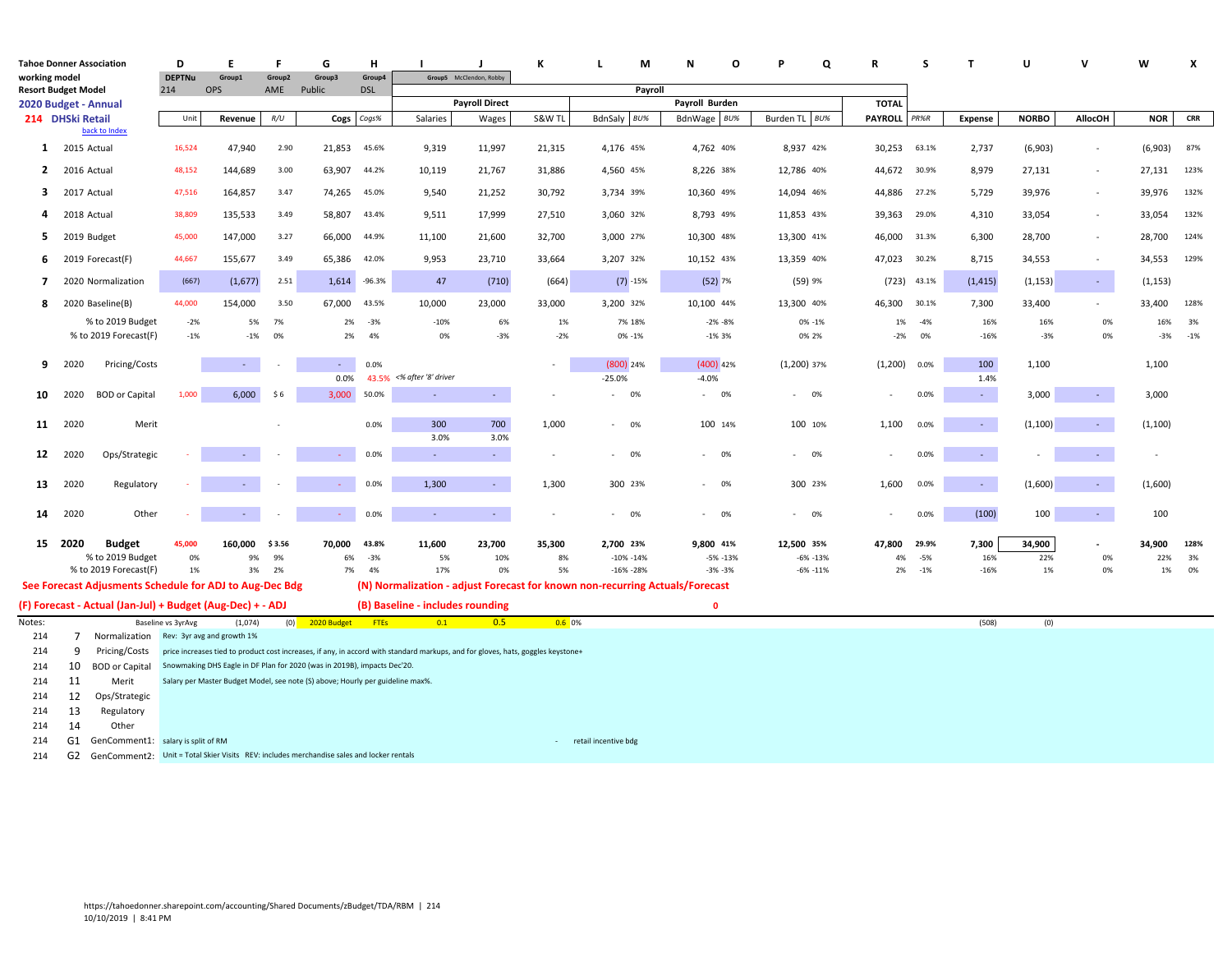|                                                    |                  | <b>Tahoe Donner Association</b>                            | D                  | E                                                  | F       | G                                                                              | н           |                                                                                                                                                     |                         | к                        | М<br>L                                                                       | N              | O  | Q                        | R               | S        | $\mathbf{T}$   | U            | $\mathbf{v}$             | W          | X          |
|----------------------------------------------------|------------------|------------------------------------------------------------|--------------------|----------------------------------------------------|---------|--------------------------------------------------------------------------------|-------------|-----------------------------------------------------------------------------------------------------------------------------------------------------|-------------------------|--------------------------|------------------------------------------------------------------------------|----------------|----|--------------------------|-----------------|----------|----------------|--------------|--------------------------|------------|------------|
| working model                                      |                  |                                                            | <b>DEPTNu</b>      | Group1                                             | Group2  | Group3                                                                         | Group4      |                                                                                                                                                     | Group5 McClendon, Robby |                          |                                                                              |                |    |                          |                 |          |                |              |                          |            |            |
| <b>Resort Budget Model</b><br>2020 Budget - Annual |                  |                                                            | 215                | OPS                                                | AME     | Public                                                                         | <b>DSL</b>  |                                                                                                                                                     | <b>Payroll Direct</b>   |                          | Payroll                                                                      | Payroll Burden |    |                          | <b>TOTAL</b>    |          |                |              |                          |            |            |
|                                                    | 215 DHSki Rental |                                                            | Unit               | Revenue                                            | R/U     | <b>Cogs</b>                                                                    | Cogs%       | Salaries                                                                                                                                            | Wages                   | S&W TL                   | BdnSaly BU%                                                                  | BdnWage BU%    |    | Burden TL<br>BU%         | <b>PAYROLL</b>  | PR%R     | <b>Expense</b> | <b>NORBO</b> | <b>AllocOH</b>           | <b>NOR</b> | <b>CRR</b> |
|                                                    |                  | back to Index                                              |                    |                                                    |         |                                                                                |             |                                                                                                                                                     |                         |                          |                                                                              |                |    |                          |                 |          |                |              |                          |            |            |
| $\mathbf{1}$                                       | 2015 Actual      |                                                            | 16,524             | 236,008                                            | 14.28   |                                                                                | 0.0%        | 9,319                                                                                                                                               | 41,746                  | 51,065                   | 4.244 46%                                                                    | 17,118 41%     |    | 21.362 42%               | 72,427 30.7%    |          | 7,698          | 155,883      | $\sim$                   | 155,883    | 295%       |
| $\mathbf{2}$                                       | 2016 Actual      |                                                            | 48,152             | 758,129                                            | 15.74   |                                                                                | 0.0%        | 10,119                                                                                                                                              | 93,521                  | 103,641                  | 4,558 45%                                                                    | 37,139 40%     |    | 41,698 40%               | 145,338 19.2%   |          | 20,794         | 591,997      | $\sim$                   | 591,997    | 456%       |
| 3                                                  | 2017 Actual      |                                                            | 47,516             | 719,275                                            | 15.14   | (45)                                                                           | 0.0%        | 9,540                                                                                                                                               | 87,626                  | 97,166                   | 3,734 39%                                                                    | 29,023 33%     |    | 32,757 34%               | 129,923 18.1%   |          | 19,267         | 570,130      | $\sim$                   | 570,130    | 482%       |
| 4                                                  | 2018 Actual      |                                                            | 38,809             | 652,675                                            | 16.82   | $\sim$                                                                         | 0.0%        | 10,538                                                                                                                                              | 90,056                  | 100,594                  | 3,060 29%                                                                    | 20,667 23%     |    | 23,728 24%               | 124,322 19.0%   |          | 12,764         | 515,589      | $\overline{\phantom{a}}$ | 515,589    | 476%       |
| 5                                                  |                  | 2019 Budget                                                | 45,000             | 800,000                                            | 17.78   |                                                                                | 0.0%        | 11,100                                                                                                                                              | 106,500                 | 117,600                  | 3,000 27%                                                                    | 25,800 24%     |    | 28,800 24%               | 146,400 18.3%   |          | 24,100         | 629,500      | $\sim$                   | 629,500    | 469%       |
| 6                                                  |                  | 2019 Forecast(F)                                           | 44,667             | 757,693                                            | 16.96   |                                                                                | 0.0%        | 10,810                                                                                                                                              | 112,308                 | 123,118                  | 3,347 31%                                                                    | 26,017 23%     |    | 29,364 24%               | 152,482 20.1%   |          | 24,187         | 581,024      | $\overline{\phantom{a}}$ | 581,024    | 429%       |
| $\overline{7}$                                     |                  | 2020 Normalization                                         | (667)              | (12, 693)                                          | 19.03   | $\sim$                                                                         | 0.0%        | 490                                                                                                                                                 | (6,308)                 | (5,818)                  | 53 11%                                                                       | $(1,317)$ 21%  |    | $(1,264)$ 22%            | $(7,082)$ 55.8% |          | (4, 487)       | (1, 124)     | $\sim$                   | (1, 124)   |            |
| 8                                                  |                  | 2020 Baseline(B)                                           | 44,000             | 745,000                                            | 16.93   |                                                                                | 0.0%        | 11,300                                                                                                                                              | 106,000                 | 117,300                  | 3,400 30%                                                                    | 24,700 23%     |    | 28,100 24%               | 145,400 19.5%   |          | 19,700         | 579,900      | ä,                       | 579,900    | 451%       |
|                                                    |                  | % to 2019 Budget                                           | $-2%$              | $-7%$                                              | $-5%$   | 0%                                                                             | 0%          | 2%                                                                                                                                                  | 0%                      | 0%                       | 13% 11%                                                                      | $-4\% -4\%$    |    | $-2\% -2\%$              | $-1%$           | 7%       | $-18%$         | $-8%$        | 0%                       | $-8%$      | -4%        |
|                                                    |                  | % to 2019 Forecast(F)                                      | $-1%$              | $-2%$                                              | 0%      | 0%                                                                             | 0%          | 5%                                                                                                                                                  | $-6%$                   | $-5%$                    | 2% -3%                                                                       | $-5%1%$        |    | -4% 0%                   | $-5%$           | $-3%$    | $-19%$         | 0%           | 0%                       | 0%         | 5%         |
| 9                                                  | 2020             | Pricing/Costs                                              |                    | 40,000                                             |         |                                                                                | 0.0%        |                                                                                                                                                     |                         | $\overline{\phantom{a}}$ | $(1,800)$ 14%                                                                | $(2,400)$ 21%  |    | $(4,200)$ 20%            | (4,200)         | $-10.5%$ | 1,200          | 43,000       |                          | 43,000     |            |
|                                                    |                  |                                                            |                    | 5.4%                                               |         | 0.0%                                                                           |             | 0.0% <% after '8' driver                                                                                                                            |                         |                          | $-52.9%$                                                                     | $-9.7%$        |    |                          |                 |          | 6.1%           |              |                          |            |            |
| 10                                                 | 2020             | <b>BOD</b> or Capital                                      | 1,000              | 25,000                                             | \$25    | in 19                                                                          | 0.0%        | $\sim$                                                                                                                                              | 1,300                   | 1,300                    | 0%<br>$\sim$                                                                 | 300 23%        |    | 300 23%                  | 1,600           | 6.4%     | 800            | 22,600       | $\sim$                   | 22,600     |            |
| 11                                                 | 2020             | Merit                                                      |                    |                                                    |         |                                                                                | 0.0%        | 300<br>2.7%                                                                                                                                         | 700<br>0.7%             | 1,000                    | 0%<br>$\sim$                                                                 | 100 14%        |    | 100 10%                  | 1,100           | 0.0%     | $\sim$         | (1,100)      |                          | (1,100)    |            |
| 12                                                 | 2020             | Ops/Strategic                                              |                    |                                                    |         | $\sim$                                                                         | 0.0%        | $\sim$                                                                                                                                              | $\omega_{\rm{eff}}$     |                          | 0%                                                                           |                | 0% | $- 0\%$                  |                 | 0.0%     | $\omega$       |              |                          |            |            |
| 13                                                 | 2020             | Regulatory                                                 |                    |                                                    |         |                                                                                | 0.0%        | $\sim$                                                                                                                                              | 6,500                   | 6,500                    | 0%                                                                           | 1,400 22%      |    | 1,400 22%                | 7,900           | 0.0%     | $\sim$         | (7,900)      | ÷.                       | (7,900)    |            |
| 14                                                 | 2020             | Other                                                      |                    | ÷.                                                 |         | Ser.                                                                           | 0.0%        |                                                                                                                                                     |                         |                          | 0%<br>$\sim$                                                                 | $\sim$         | 0% | $-0\%$                   |                 | 0.0%     | (200)          | 200          | $\sim$                   | 200        |            |
|                                                    | 15 2020          | <b>Budget</b>                                              | 45,000             | 810,000                                            | \$18.00 |                                                                                | 0.0%        | 11,600                                                                                                                                              | 114,500                 | 126,100                  | 1,600 14%                                                                    | 24,100 21%     |    | 25,700 20%               | 151,800         | 18.7%    | 21,500         | 636,700      | ٠                        | 636,700    | 467%       |
|                                                    |                  | % to 2019 Budget                                           | 0%                 | 1%                                                 | 1%      | 0%                                                                             | 0%          | 5%                                                                                                                                                  | 8%                      | 7%                       | -47% -49%                                                                    | $-7\% -13\%$   |    | $-11\% -17\%$            | $4\%$           | 2%       | $-11%$         | 1%           | 0%                       | 1%         | 0%         |
|                                                    |                  | % to 2019 Forecast(F)                                      | 1%                 | 7%                                                 | 6%      | 0%                                                                             | 0%          | 7%                                                                                                                                                  | 2%                      | 2%                       | -52% -55%                                                                    | -7% -9%        |    | $-12\% -15\%$            | 0%              | $-7%$    | $-11%$         | 10%          | 0%                       | 10%        | 9%         |
|                                                    |                  | See Forecast Adjusments Schedule for ADJ to Aug-Dec Bdg    |                    |                                                    |         |                                                                                |             |                                                                                                                                                     |                         |                          | (N) Normalization - adjust Forecast for known non-recurring Actuals/Forecast |                |    |                          |                 |          |                |              |                          |            |            |
|                                                    |                  | (F) Forecast - Actual (Jan-Jul) + Budget (Aug-Dec) + - ADJ |                    |                                                    |         |                                                                                |             | (B) Baseline - includes rounding                                                                                                                    |                         |                          |                                                                              | $\mathbf{0}$   |    |                          |                 |          |                |              |                          |            |            |
| Notes:                                             |                  |                                                            | Baseline vs 3yrAvg | (33)                                               | (0)     | 2020 Budget                                                                    | <b>FTEs</b> | 0.1                                                                                                                                                 | 3.4                     | 3.5 0%                   |                                                                              |                |    |                          |                 |          | (1, 716)       | (0)          |                          |            |            |
| 215                                                | 7                |                                                            |                    |                                                    |         |                                                                                |             | Normalization Rev: 3yr avg and growth 5% Wages: 3yr avg and adj for CMW impact on average Expense: 3yr avg and adj for PPP/Pricing increases impact |                         |                          |                                                                              |                |    | S&W TL as a % of Revenue |                 |          |                |              |                          |            |            |
| 215                                                | 9                | Pricing/Costs                                              |                    | Revenue: Estimated avg 5% increase, at SV/NS rates |         |                                                                                |             |                                                                                                                                                     |                         |                          |                                                                              |                |    |                          |                 |          |                |              |                          |            |            |
| 215                                                | 10               | <b>BOD or Capital</b>                                      |                    |                                                    |         | Snowmaking DHS Eagle in DF Plan for 2020 (was in 2019B), impacts Dec'20.       |             |                                                                                                                                                     |                         |                          |                                                                              |                |    | 13.7% 2016Actual         |                 |          |                |              |                          |            |            |
| 215                                                | 11               | Merit                                                      |                    |                                                    |         | Salary per Master Budget Model, see note (S) above; Hourly per guideline max%. |             |                                                                                                                                                     |                         |                          |                                                                              |                |    | 13.5% 2017 Actual        |                 |          |                |              |                          |            |            |
| 215<br>215                                         | 12<br>13         | Ops/Strategic                                              |                    | Wage:CAMWage to 13.00 effective 1/1/2020           |         |                                                                                |             |                                                                                                                                                     |                         |                          |                                                                              |                |    | 15.4% 2018Actual         |                 |          |                |              |                          |            |            |
|                                                    |                  | Regulatory                                                 |                    |                                                    |         |                                                                                |             |                                                                                                                                                     |                         |                          |                                                                              |                |    | 14.7% 2019Budget         |                 |          |                |              |                          |            |            |
| 215<br>215                                         | 14               | Other<br>G1 GenComment1:                                   |                    |                                                    |         |                                                                                |             |                                                                                                                                                     |                         |                          |                                                                              |                |    | $16.2\%$ 2019Forecast(F) |                 |          |                |              |                          |            |            |
| 215                                                |                  | G2 GenComment2: Unit = Total Skier Visits                  |                    |                                                    |         |                                                                                |             |                                                                                                                                                     |                         |                          |                                                                              |                |    | 15.6% 2020Budget         |                 |          |                |              |                          |            |            |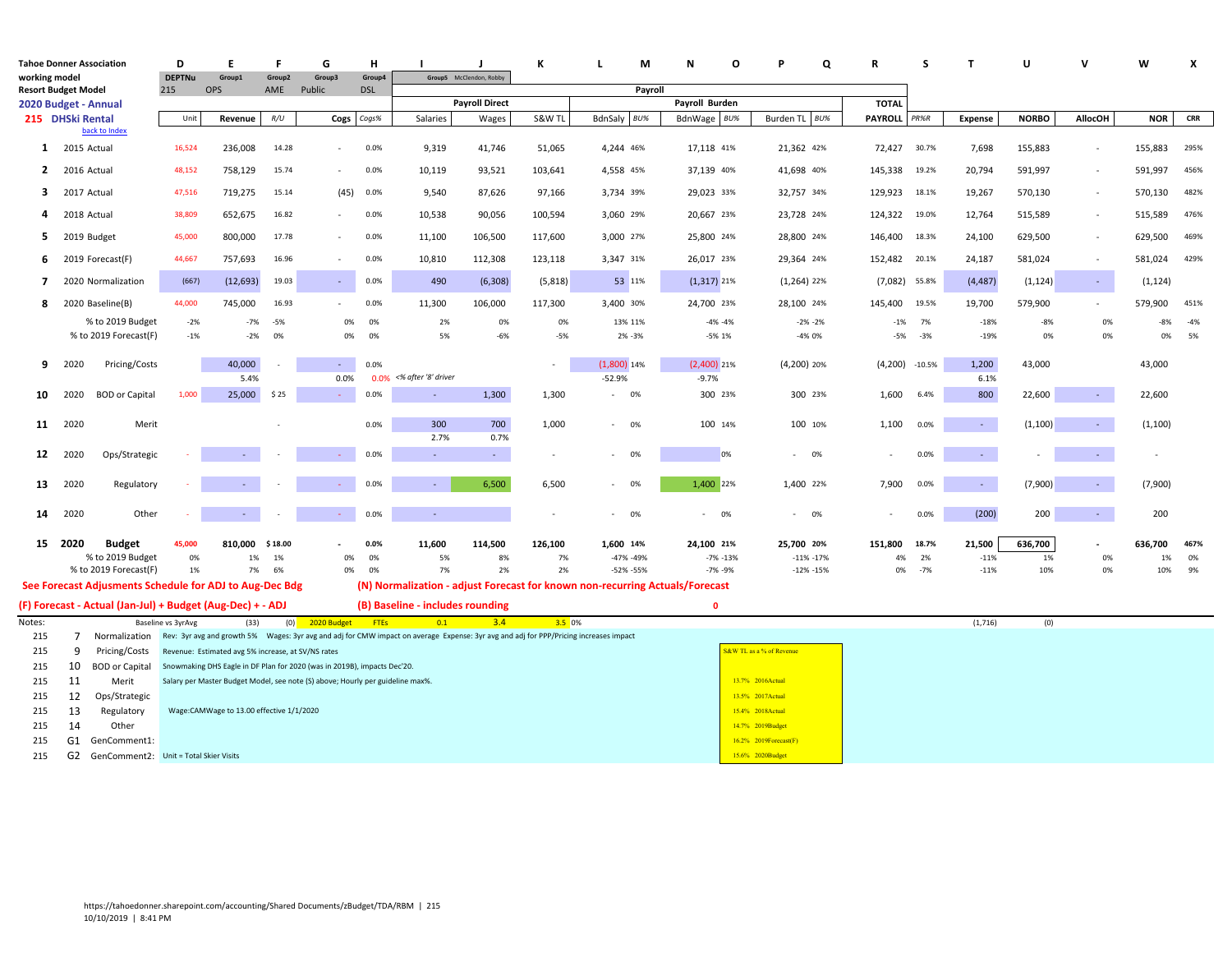| <b>Tahoe Donner Association</b>             |             |                                                            | D                    | F                                           | F             | G                                                                              | н                |                                                                                                                                         | $\mathbf{I}$          | к         | М<br>L                                                                                                                                                                                           | O<br>N            | Q             | $\mathbf R$         | s      | $\mathbf{T}$   | $\mathbf{U}$ | v                        | W          | X          |
|---------------------------------------------|-------------|------------------------------------------------------------|----------------------|---------------------------------------------|---------------|--------------------------------------------------------------------------------|------------------|-----------------------------------------------------------------------------------------------------------------------------------------|-----------------------|-----------|--------------------------------------------------------------------------------------------------------------------------------------------------------------------------------------------------|-------------------|---------------|---------------------|--------|----------------|--------------|--------------------------|------------|------------|
| working model<br><b>Resort Budget Model</b> |             |                                                            | <b>DEPTNu</b><br>216 | Group1<br><b>OPS</b>                        | Group2<br>AME | Group3<br>Public                                                               | Group4<br>MiscOp | Group5 Burns, Roger                                                                                                                     |                       |           | Payroll                                                                                                                                                                                          |                   |               |                     |        |                |              |                          |            |            |
| 2020 Budget - Annual                        |             |                                                            |                      |                                             |               |                                                                                |                  |                                                                                                                                         | <b>Payroll Direct</b> |           |                                                                                                                                                                                                  | Payroll Burden    |               | <b>TOTAL</b>        |        |                |              |                          |            |            |
| 216 Snowplay                                |             |                                                            | Unit                 | Revenue                                     | R/U           |                                                                                | Cogs Cogs%       | Salaries                                                                                                                                | Wages                 | S&W TL    | BU%<br>BdnSaly                                                                                                                                                                                   | BdnWage BU%       | Burden TL BU% | <b>PAYROLL</b> PR%R |        | <b>Expense</b> | <b>NORBO</b> | <b>AllocOH</b>           | <b>NOR</b> | <b>CRR</b> |
|                                             |             | back to Index                                              |                      |                                             |               |                                                                                |                  |                                                                                                                                         |                       |           |                                                                                                                                                                                                  |                   |               |                     |        |                |              |                          |            |            |
| $\mathbf{1}$                                | 2015 Actual |                                                            | 13,176               | 126,246                                     | 9.58          | 3.465                                                                          | 2.7%             | $\sim$                                                                                                                                  | 17,484                | 17,484    | 0%<br>$\sim$                                                                                                                                                                                     | 7,268 42%         | 7,268 42%     | 24,752 19.6%        |        | 23,086         | 74,943       | $\sim$                   | 74,943     | 246%       |
| $\mathbf{2}$                                | 2016 Actual |                                                            | 22,821               | 290,166                                     | 12.71         | 6,895                                                                          | 2.4%             | $\sim$                                                                                                                                  | 44,325                | 44,325    | 0%<br>$\sim$                                                                                                                                                                                     | 17,369 39%        | 17,369 39%    | 61,695 21.3%        |        | 46,635         | 174,941      | $\sim$                   | 174,941    | 252%       |
| 3                                           | 2017 Actual |                                                            | 16,818               | 263,541                                     | 15.67         | 5,365                                                                          | 2.0%             | 21,081                                                                                                                                  | 49,875                | 70,956    | 3,995 19%                                                                                                                                                                                        | 17,056 34%        | 21,051 30%    | 92,007              | 34.9%  | 36,460         | 129,708      | $\overline{\phantom{a}}$ | 129,708    | 197%       |
| 4                                           | 2018 Actual |                                                            | 12,723               | 201,572                                     | 15.84         | 3,553                                                                          | 1.8%             | 22,837                                                                                                                                  | 49,725                | 72,562    | 4,819 21%                                                                                                                                                                                        | 13,903 28%        | 18,722 26%    | 91,284              | 45.3%  | 34,168         | 72,567       | $\overline{\phantom{a}}$ | 72,567     | 156%       |
| 5                                           | 2019 Budget |                                                            | 18,000               | 282,000                                     | 15.67         | 4,000                                                                          | 1.4%             | 23,100                                                                                                                                  | 70,600                | 93,700    | 5,200 23%                                                                                                                                                                                        | 19,100 27%        | 24,300 26%    | 118,000             | 41.8%  | 43,900         | 116,100      | 56,700                   | 59,400     | 127%       |
| 6                                           |             | 2019 Forecast(F)                                           | 15,292               | 265,691                                     | 17.37         | 2,966                                                                          | 1.1%             | 21,783                                                                                                                                  | 71,071                | 92,854    | 4,901 22%                                                                                                                                                                                        | 18,745 26%        | 23,646 25%    | 116,500             | 43.8%  | 41,406         | 104,819      | 56,700                   | 48,119     | 122%       |
| 7                                           |             | 2020 Normalization                                         | (292)                | 2,309                                       | (7.91)        | 34                                                                             | 1.5%             | 17                                                                                                                                      | (1,971)               | (1,954)   | $(1) -4%$                                                                                                                                                                                        | $(445)$ 23%       | $(446)$ 23%   | $(2,400)$ -104.0%   |        | (3, 106)       | 7,781        | $\sim$                   | 7,781      |            |
| 8                                           |             | 2020 Baseline(B)                                           | 15,000               | 268,000                                     | 17.87         | 3,000                                                                          | 1.1%             | 21,800                                                                                                                                  | 69,100                | 90,900    | 4,900 22%                                                                                                                                                                                        | 18,300 26%        | 23,200 26%    | 114,100             | 42.6%  | 38,300         | 112,600      | 56,700                   | 55,900     | 126%       |
|                                             |             | % to 2019 Budget                                           | $-17%$               | $-5%$                                       | 14%           | $-25%$                                                                         | $-21%$           | $-6%$                                                                                                                                   | $-2%$                 | $-3%$     | -6% 0%                                                                                                                                                                                           | $-4\% -2\%$       | $-5% -2%$     | $-3%$               | 2%     | $-13%$         | $-3%$        | 0%                       | $-6%$      | 0%         |
|                                             |             | % to 2019 Forecast(F)                                      | $-2%$                | 1%                                          | 3%            | 1%                                                                             | 0%               | 0%                                                                                                                                      | $-3%$                 | $-2%$     | 0% 0%                                                                                                                                                                                            | $-2\%$ 0%         | $-2\%$ 0%     | $-2%$               | $-3%$  | $-8%$          | 7%           | 0%                       | 16%        | 3%         |
| 9                                           | 2020        | Pricing/Costs                                              |                      | 8.000                                       |               |                                                                                | 0.0%             |                                                                                                                                         |                       |           | 200 23%                                                                                                                                                                                          | 600 27%           | 800 26%       | 800                 | 10.0%  | $\sim$         | 7,200        |                          | 7,200      |            |
| 10                                          | 2020        | <b>BOD</b> or Capital                                      | 1,000                | 3.0%<br>20,000 \$20.00                      |               | 0.0%<br>A.                                                                     | 0.0%             | 1.1% <% after '8' driver<br>$\sim$                                                                                                      | 5,000                 | 5,000     | 4.1%<br>$- 0\%$                                                                                                                                                                                  | 3.3%<br>1,400 28% | 1,400 28%     | 6,400               | 32.0%  | 0.0%<br>10,000 | 3,600        | $\sim$                   | 3,600      |            |
|                                             |             |                                                            |                      |                                             |               |                                                                                |                  |                                                                                                                                         |                       |           |                                                                                                                                                                                                  |                   |               |                     |        |                |              |                          |            |            |
| 11                                          | 2020        | Merit                                                      |                      |                                             |               |                                                                                | 0.0%             | 800<br>3.7%                                                                                                                             | 300<br>0.4%           | 1,100     | 100 13%                                                                                                                                                                                          | $- 0\%$           | 100 9%        | 1,200               | 0.0%   | $\sim$         | (1, 200)     | $\sim$                   | (1, 200)   |            |
| 12                                          | 2020        | Ops/Strategic                                              |                      |                                             |               | car.                                                                           | 0.0%             | (10, 300)                                                                                                                               | $\sim$                | (10, 300) | $(2,400)$ 23%                                                                                                                                                                                    | $- 0\%$           | $(2,400)$ 23% | (12,700)            | 0.0%   | ◆              | 12,700       | $\sim$                   | 12,700     |            |
| 13                                          | 2020        | Regulatory                                                 |                      |                                             |               |                                                                                | 0.0%             |                                                                                                                                         | 3,300                 | 3,300     | 0%<br>$\sim$                                                                                                                                                                                     | 400 12%           | 400 12%       | 3,700               | 0.0%   | $\sim$         | (3,700)      | $\sim$                   | (3,700)    |            |
| 14                                          | 2020        | Other                                                      |                      | $\sim$                                      |               | $\sim$                                                                         | 0.0%             | $\sim$                                                                                                                                  |                       |           | 0%<br>$\sim$                                                                                                                                                                                     | 0%<br>$\sim$      | $- 0\%$       | ٠                   | 0.0%   | 200            | (200)        | $\sim$                   | (200)      |            |
|                                             |             |                                                            |                      |                                             |               |                                                                                |                  |                                                                                                                                         |                       |           |                                                                                                                                                                                                  |                   |               |                     |        |                |              |                          |            |            |
|                                             | 15 2020     | <b>Budget</b>                                              | 16,000               | 296.000 \$18.50                             |               | 3.000                                                                          | 1.0%             | 12,300                                                                                                                                  | 77,700                | 90,000    | 2.800 23%                                                                                                                                                                                        | 20.700 27%        | 23,500 26%    | 113.500             | 38.3%  | 48,500         | 131,000      | 56,700                   | 74.300     | 134%       |
|                                             |             | % to 2019 Budget                                           | $-11%$               | 5%                                          | 18%           | $-25%$                                                                         | $-29%$           | $-47%$                                                                                                                                  | 10%                   | $-4%$     | $-46\%$ 1%                                                                                                                                                                                       | 8% - 2%           | $-3\%1\%$     | $-4%$               | $-8%$  | 10%            | 13%          | 0%                       | 25%        | 5%         |
|                                             |             | % to 2019 Forecast(F)                                      | 5%                   | 11%                                         | 6%            | 1%                                                                             | $-9%$            | $-44%$                                                                                                                                  | 9%                    | $-3%$     | -43% 1%                                                                                                                                                                                          | 10% 1%            | $-1\%3\%$     | $-3%$               | $-13%$ | 17%            | 25%          | 0%                       | 54%        | 9%         |
|                                             |             | See Forecast Adjusments Schedule for ADJ to Aug-Dec Bdg    |                      |                                             |               |                                                                                |                  |                                                                                                                                         |                       |           | (N) Normalization - adjust Forecast for known non-recurring Actuals/Forecast                                                                                                                     |                   |               |                     |        |                |              |                          |            |            |
| Notes:                                      |             | (F) Forecast - Actual (Jan-Jul) + Budget (Aug-Dec) + - ADJ | Baseline vs 3yrAvg   | (5, 133)                                    | (0)           | 2020 Budget                                                                    | <b>FTEs</b>      | (B) Baseline - includes rounding<br>0.1                                                                                                 | 2.3                   | 2.4 0%    |                                                                                                                                                                                                  | $\mathbf{0}$      |               |                     |        | (3, 200)       | (0)          |                          |            |            |
| 216                                         | 7           |                                                            |                      |                                             |               |                                                                                |                  |                                                                                                                                         |                       |           | Normalization Rev: 3yr avg, +10% for past price increases and PPP Wages: used F2019, reflects CMW past years and adequate staffing, less \$2000 for volume decrease ('17 had staffing shortages) |                   |               |                     |        |                |              |                          |            |            |
| 216                                         | 9           | Pricing/Costs                                              |                      |                                             |               |                                                                                |                  | Rev: Pricing at near MAX for the offering. \$5,000 2% daily prices M/G and \$3,000 Rec Fee impact                                       |                       |           |                                                                                                                                                                                                  |                   |               |                     |        |                |              |                          |            |            |
| 216                                         | 10          | <b>BOD or Capital</b>                                      |                      | Snowmaking impact on Dec2020, conservative. |               |                                                                                |                  |                                                                                                                                         |                       |           |                                                                                                                                                                                                  |                   |               |                     |        |                |              |                          |            |            |
| 216                                         | 11          | Merit                                                      |                      |                                             |               | Salary per Master Budget Model, see note (S) above; Hourly per guideline max%. |                  |                                                                                                                                         |                       |           |                                                                                                                                                                                                  |                   |               |                     |        |                |              |                          |            |            |
| 216                                         | 12          | Ops/Strategic                                              | reorg savings        |                                             |               |                                                                                |                  |                                                                                                                                         |                       |           |                                                                                                                                                                                                  |                   |               |                     |        |                |              |                          |            |            |
| 216                                         | 13          | Regulatory                                                 |                      | Wage:CAMWage impact                         |               |                                                                                |                  |                                                                                                                                         |                       |           |                                                                                                                                                                                                  |                   |               |                     |        |                |              |                          |            |            |
| 216                                         | 14          | Other                                                      |                      |                                             |               |                                                                                |                  |                                                                                                                                         |                       |           |                                                                                                                                                                                                  |                   |               |                     |        |                |              |                          |            |            |
| 216                                         |             | G1 GenComment1:                                            |                      |                                             |               |                                                                                |                  |                                                                                                                                         |                       |           |                                                                                                                                                                                                  |                   |               |                     |        |                |              |                          |            |            |
| 216                                         |             |                                                            |                      |                                             |               |                                                                                |                  | G2 GenComment2: Pricing - Volume Mix: Member 26%, Guest 40%, Public 33%, Comp 1% Revenue Mix: Member 0%, Guest 37%, Public 63%, Comp 0% |                       |           |                                                                                                                                                                                                  |                   |               |                     |        |                |              |                          |            |            |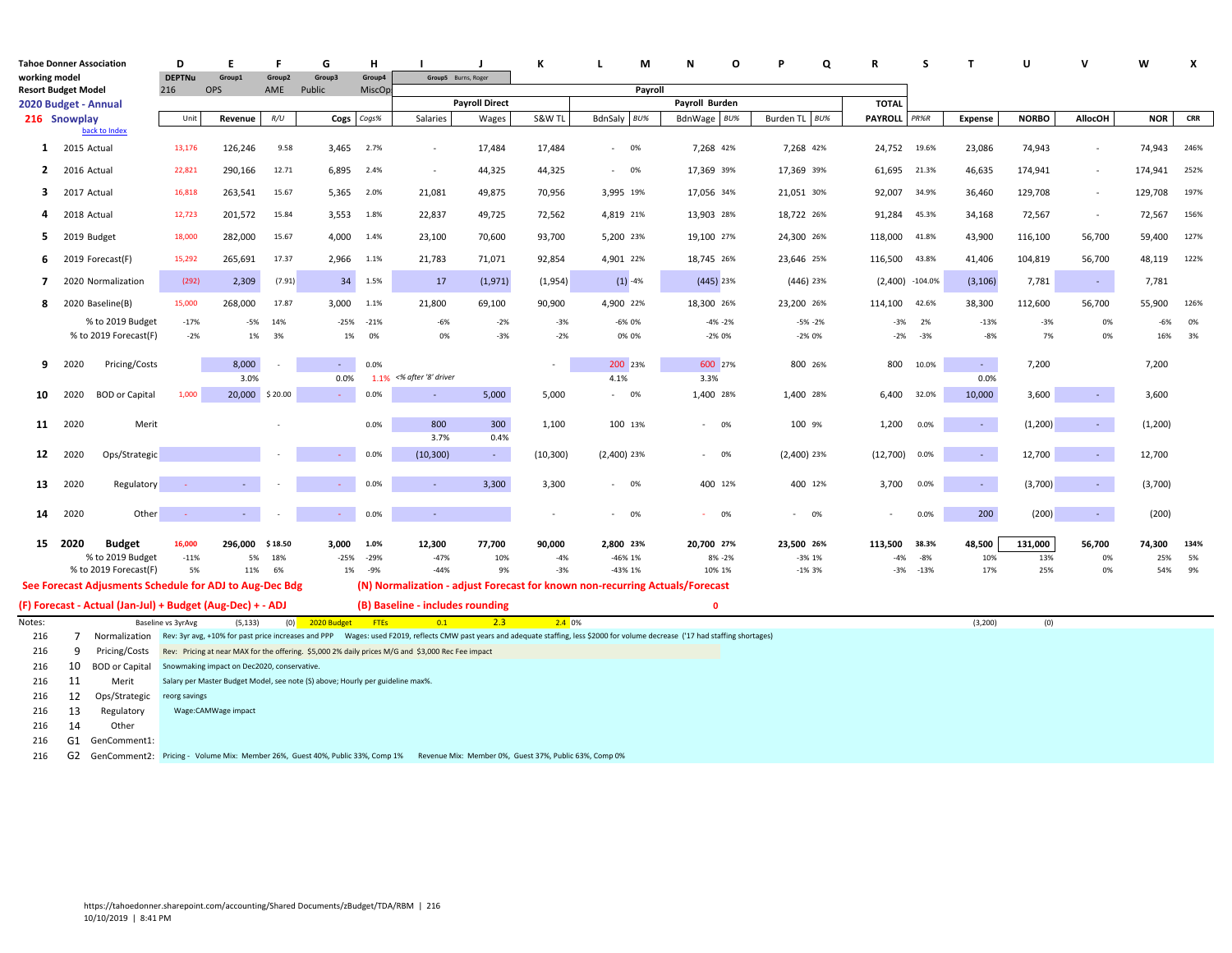| <b>Tahoe Donner Association</b>                    |                  |                                                                                  | D                      | E                                                                              | F              | G                        | н            |                                  |                       | к                   | М<br>L                                                                                                                                                                                                | N                        | O | Q                                         | R                              | S       | $\mathbf{r}$    | U                   | $\mathbf{v}$             | W                   | X            |
|----------------------------------------------------|------------------|----------------------------------------------------------------------------------|------------------------|--------------------------------------------------------------------------------|----------------|--------------------------|--------------|----------------------------------|-----------------------|---------------------|-------------------------------------------------------------------------------------------------------------------------------------------------------------------------------------------------------|--------------------------|---|-------------------------------------------|--------------------------------|---------|-----------------|---------------------|--------------------------|---------------------|--------------|
| working model                                      |                  |                                                                                  | <b>DEPTNu</b>          | Group1                                                                         | Group2         | Group3                   | Group4       | Group5 David Walker              |                       |                     |                                                                                                                                                                                                       |                          |   |                                           |                                |         |                 |                     |                          |                     |              |
| <b>Resort Budget Model</b><br>2020 Budget - Annual |                  |                                                                                  | 220                    | OPS                                                                            | AME            | Public                   | <b>DSL</b>   |                                  | <b>Payroll Direct</b> |                     | Payroll                                                                                                                                                                                               | Payroll Burden           |   |                                           | <b>TOTAL</b>                   |         |                 |                     |                          |                     |              |
|                                                    | 220 DHSki School |                                                                                  | Unit                   | Revenue                                                                        | R/U            | <b>Cogs</b>              | Cogs%        | Salaries                         | Wages                 | S&W TL              | BdnSaly BU%                                                                                                                                                                                           | BdnWage BU%              |   | Burden TL<br>BU%                          | <b>PAYROLL</b>                 | PR%R    | Expense         | <b>NORBO</b>        | <b>AllocOH</b>           | <b>NOR</b>          | <b>CRR</b>   |
|                                                    |                  | back to Index                                                                    |                        |                                                                                |                |                          |              |                                  |                       |                     |                                                                                                                                                                                                       |                          |   |                                           |                                |         |                 |                     |                          |                     |              |
| $\mathbf{1}$                                       | 2015 Actual      |                                                                                  | 16,524                 | 227,364                                                                        | 13.76          |                          | 0.0%         | 54,819                           | 88,468                | 143,287             | 25,683 47%                                                                                                                                                                                            | 36,130 41%               |   | 61,813 43%                                | 205,100 90.2%                  |         | 4,353           | 17,911              | $\overline{\phantom{a}}$ | 17,911              | 109%         |
| $\overline{2}$                                     | 2016 Actual      |                                                                                  | 48,152                 | 799,206                                                                        | 16.60          |                          | 0.0%         | 57,157                           | 252,833               | 309,990             | 25,674 45%                                                                                                                                                                                            | 101,333 40%              |   | 127,007 41%                               | 436,997 54.7%                  |         | 18,085          | 344,125             | $\overline{\phantom{a}}$ | 344,125             | 176%         |
| 3                                                  | 2017 Actual      |                                                                                  | 47,516                 | 885,472                                                                        | 18.64          |                          | 0.0%         | 91,367                           | 323,141               | 414,508             | 30,269 33%                                                                                                                                                                                            | 112,949 35%              |   | 143,218 35%                               | 557,726 63.0%                  |         | 12,922          | 314,824             | $\overline{\phantom{a}}$ | 314,824             | 155%         |
| 4                                                  | 2018 Actual      |                                                                                  | 38,809                 | 927,989                                                                        | 23.91          | $\overline{\phantom{a}}$ | 0.0%         | 112,240                          | 310,646               | 422,886             | 39,028 35%                                                                                                                                                                                            | 66,616 21%               |   | 105,644 25%                               | 528,530 57.0%                  |         | 10,203          | 389,255             | $\sim$                   | 389,255             | 172%         |
| 5                                                  | 2019 Budget      |                                                                                  | 45,000<br>44,667       | 952,000                                                                        | 21.16<br>25.63 | $\sim$                   | 0.0%<br>0.0% | 115,500                          | 312,100               | 427,600             | 42,600 37%<br>41,193 35%                                                                                                                                                                              | 73,400 24%<br>79,437 22% |   | 116,000 27%<br>120,630 25%                | 543,600 57.1%<br>597,471 52.2% |         | 22,200          | 386,200             | $\sim$<br>$\sim$         | 386,200             | 168%<br>187% |
| 6<br>$\overline{7}$                                |                  | 2019 Forecast(F)<br>2020 Normalization                                           | (667)                  | 1,144,759<br>(10, 759)                                                         | 16.13          | $\sim$                   | 0.0%         | 117,791<br>(2,791)               | 359,050<br>(5,050)    | 476,841<br>(7, 841) | (593) 21%                                                                                                                                                                                             | $(1,037)$ 21%            |   | $(1,630)$ 21%                             | $(9,471)$ 88.0%                |         | 14,782<br>(182) | 532,507<br>(1, 107) | $\sim$                   | 532,507<br>(1, 107) |              |
| 8                                                  |                  | 2020 Baseline(B)                                                                 | 44,000                 | 1,134,000                                                                      | 25.77          |                          | 0.0%         | 115,000                          | 354,000               | 469,000             | 40,600 35%                                                                                                                                                                                            | 78,400 22%               |   | 119,000 25%                               | 588,000 51.9%                  |         | 14,600          | 531,400             | $\overline{\phantom{a}}$ | 531,400             | 188%         |
|                                                    |                  | % to 2019 Budget                                                                 | $-2%$                  | 19%                                                                            | 22%            | 0%                       | 0%           | 0%                               | 13%                   | 10%                 | $-5% -4%$                                                                                                                                                                                             | 7% -6%                   |   | 3% -6%                                    | 8%                             | -9%     | $-34%$          | 38%                 | 0%                       | 38%                 | 12%          |
|                                                    |                  | % to 2019 Forecast(F)                                                            | $-1%$                  | $-1%$                                                                          | 1%             | 0%                       | 0%           | $-2%$                            | $-1%$                 | $-2%$               | $-1\% 1\%$                                                                                                                                                                                            | $-1\%$ 0%                |   | $-1\%$ 0%                                 | $-2%$                          | $-1%$   | $-1%$           | 0%                  | 0%                       | 0%                  | 1%           |
| 9                                                  | 2020             | Pricing/Costs                                                                    |                        | 100,000<br>8.8%                                                                |                | 0.0%                     | 0.0%         | 0.0% <% after '8' driver         |                       |                     | $(1,800)$ 34%<br>$-4.4%$                                                                                                                                                                              | $(6,100)$ 20%<br>$-7.8%$ |   | $(7,900)$ 24%                             | (7,900)                        | $-7.9%$ | 3,000<br>20.5%  | 104,900             |                          | 104,900             |              |
| 10                                                 | 2020             | <b>BOD</b> or Capital                                                            | 1,000                  | 40,000                                                                         | \$40           | car.                     | 0.0%         | $\sim$                           | 12,000                | 12,000              | 0%<br>$\sim$                                                                                                                                                                                          | 2,500 21%                |   | 2,500 21%                                 | 14,500 36.3%                   |         | 1,200           | 24,300              | $\sim$                   | 24,300              |              |
| 11                                                 | 2020             | Merit                                                                            |                        |                                                                                |                |                          | 0.0%         | 3.500                            | 600                   | 4,100               | 600 17%                                                                                                                                                                                               | 100 17%                  |   | 700 17%                                   | 4,800                          | 0.0%    | $\sim$          | (4,800)             |                          | (4,800)             |              |
| 12                                                 | 2020             | Ops/Strategic                                                                    |                        |                                                                                |                | $\sim$                   | 0.0%         | 3.0%<br>$\sim$                   | 0.2%<br>(11,000)      | (11,000)            | 0%<br>$\sim$                                                                                                                                                                                          | $(2,200)$ 20%            |   | $(2,200)$ 20%                             | (13, 200)                      | 0.0%    | $\sim$          | 13,200              | $\sim$                   | 13,200              |              |
| 13                                                 | 2020             |                                                                                  |                        |                                                                                |                |                          | 0.0%         | 500                              | 21,700                | 22,200              | 200 40%                                                                                                                                                                                               | 4,400 20%                |   | 4,600 21%                                 | 26,800                         | 0.0%    |                 | (26, 800)           | $\omega$                 | (26, 800)           |              |
|                                                    |                  | Regulatory                                                                       |                        |                                                                                |                |                          |              |                                  |                       |                     |                                                                                                                                                                                                       |                          |   |                                           |                                |         | $\sim$          |                     |                          |                     |              |
| 14                                                 | 2020             | Other                                                                            |                        |                                                                                |                |                          | 0.0%         | 100                              | $\sim$                | 100                 | 0%                                                                                                                                                                                                    | $- 0\%$                  |   | $- 0\%$                                   | 100                            | 0.0%    | $\sim$          | (100)               | $\sim$                   | (100)               |              |
|                                                    | 15 2020          | <b>Budget</b>                                                                    | 45,000                 | 1,274,000                                                                      | \$28.31        |                          | 0.0%         | 119,100                          | 377,300               | 496,400             | 39,600 33%                                                                                                                                                                                            | 77,100 20%               |   | 116,700 24%                               | 613,100                        | 48.1%   | 18,800          | 642,100             | ٠                        | 642,100             | 202%         |
|                                                    |                  | % to 2019 Budget                                                                 | 0%                     | 34%                                                                            | 34%            | 0%                       | 0%           | 3%                               | 21%                   | 16%                 | $-7\% - 10\%$                                                                                                                                                                                         | 5% -13%                  |   | 1% -13%                                   | 13%                            | $-16%$  | $-15%$          | 66%                 | 0%                       | 66%                 | 20%          |
|                                                    |                  | % to 2019 Forecast(F)<br>See Forecast Adjusments Schedule for ADJ to Aug-Dec Bdg | 1%                     | 11%                                                                            | 10%            | 0%                       | 0%           | 1%                               | 5%                    | 4%                  | $-4% -5%$<br>(N) Normalization - adjust Forecast for known non-recurring Actuals/Forecast                                                                                                             | $-3% -8%$                |   | $-3% -7%$                                 | 3%                             | $-8%$   | 27%             | 21%                 | 0%                       | 21%                 | 8%           |
|                                                    |                  | (F) Forecast - Actual (Jan-Jul) + Budget (Aug-Dec) + - ADJ                       |                        |                                                                                |                |                          |              | (B) Baseline - includes rounding |                       |                     |                                                                                                                                                                                                       | $\mathbf{0}$             |   |                                           |                                |         |                 |                     |                          |                     |              |
| Notes:                                             |                  |                                                                                  | Baseline vs 3yrAvg     | 190,854                                                                        | $\overline{0}$ | 2020 Budget              | <b>FTES</b>  | 1.7                              | 10.9 <sub>1</sub>     | 12.6 0%             |                                                                                                                                                                                                       |                          |   |                                           |                                |         | (663)           | (0)                 |                          |                     |              |
| 220                                                | 7                |                                                                                  |                        |                                                                                |                |                          |              |                                  |                       |                     | Normalization Rev: 3yr avg + 15% for price growth and Peak Period Pricing Wages: 3yr Avg +8% for CA MIN Wage prior years impact Exp: 3yr Avg + \$2k for cc feess impact on PP Pricing revenue growth. |                          |   |                                           |                                |         |                 |                     |                          |                     |              |
| 220                                                | 9                | Pricing/Costs                                                                    | Rev: 9% avg price incr |                                                                                |                |                          |              |                                  |                       |                     |                                                                                                                                                                                                       |                          |   | <b>S&amp;W TL as a % of Rev (220+230)</b> |                                |         |                 |                     |                          |                     |              |
| 220                                                | 10               | <b>BOD or Capital</b>                                                            |                        | Snowmaking DHS Eagle in DF Plan for 2020 (was in 2019B), impacts Dec'20.       |                |                          |              |                                  |                       |                     |                                                                                                                                                                                                       |                          |   |                                           |                                |         |                 |                     |                          |                     |              |
| 220                                                | 11               | Merit                                                                            |                        | Salary per Master Budget Model, see note (S) above; Hourly per guideline max%. |                |                          |              |                                  |                       |                     |                                                                                                                                                                                                       |                          |   | 38.8% 2016Actual                          |                                |         |                 |                     |                          |                     |              |
| 220                                                | 12               | Ops/Strategic                                                                    |                        | Wages: labor efficiency goal 3% on Baseline                                    |                |                          |              |                                  |                       |                     |                                                                                                                                                                                                       |                          |   | 46.8% 2017 Actual                         |                                |         |                 |                     |                          |                     |              |
| 220                                                | 13               | Regulatory                                                                       |                        | Wage:CAMWage increase impact, excluding Merit                                  |                |                          |              |                                  |                       |                     |                                                                                                                                                                                                       |                          |   | 45.6% 2018Actual                          |                                |         |                 |                     |                          |                     |              |
| 220                                                | 14               | Other                                                                            |                        |                                                                                |                |                          |              |                                  |                       |                     |                                                                                                                                                                                                       |                          |   | 44.9% 2019Budget                          |                                |         |                 |                     |                          |                     |              |
| 220                                                |                  | G1 GenComment1:                                                                  |                        |                                                                                |                |                          |              |                                  |                       |                     |                                                                                                                                                                                                       |                          |   | 41.7% 2019Forecast(F)                     |                                |         |                 |                     |                          |                     |              |
| 220                                                |                  | G2 GenComment2: Unit = Total Skier Visits                                        |                        |                                                                                |                |                          |              |                                  |                       |                     |                                                                                                                                                                                                       | See driver               |   | 39.0% 2020Budget                          |                                |         |                 |                     |                          |                     |              |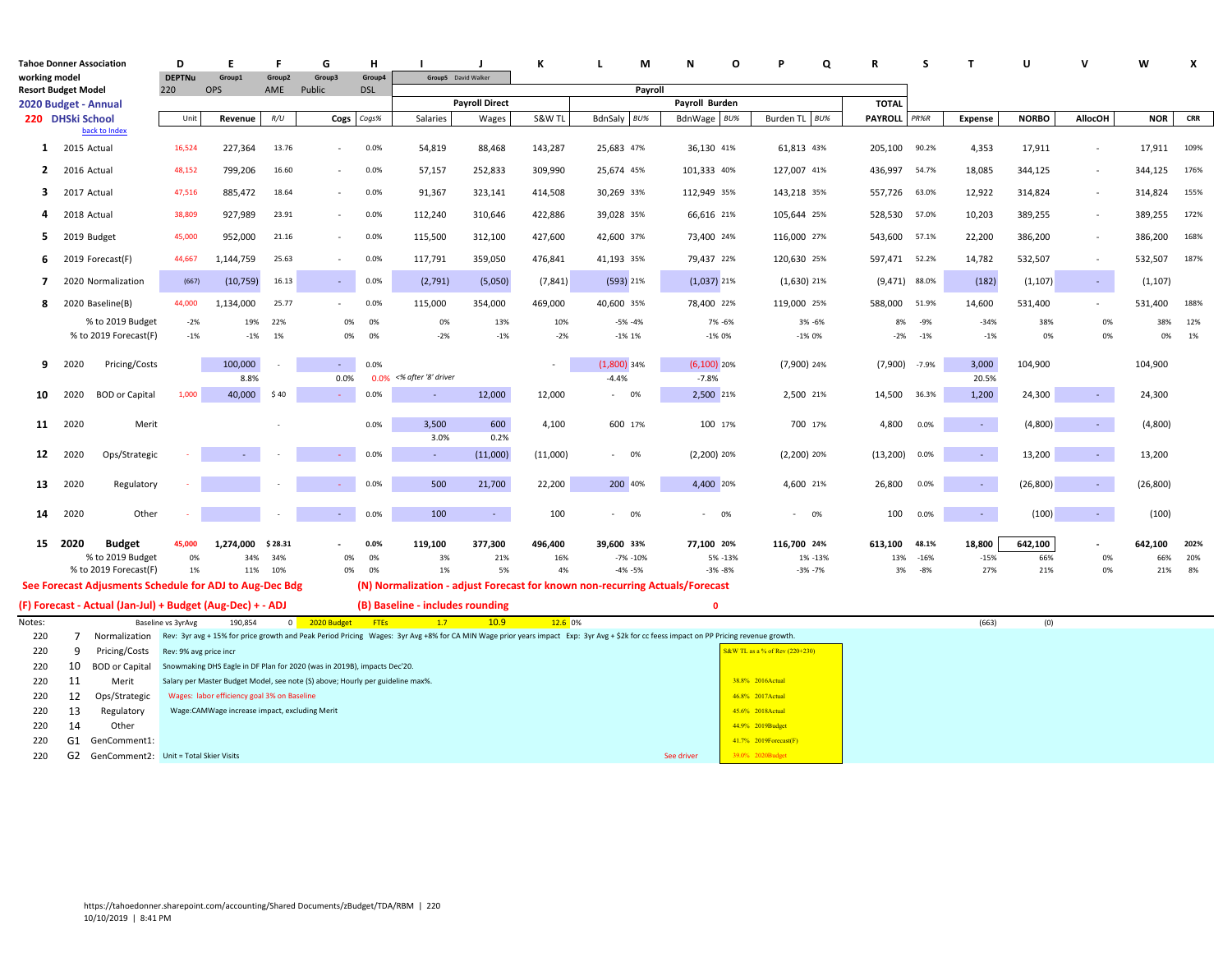| <b>Tahoe Donner Association</b> |                 |                                                            | D                  | Ε                              | F           | G                                                                              | н           |                                  | J                     | К      | $\mathbf{L}$<br>M                                                            | N<br>$\circ$                   | Q<br>p                   | R                            | s<br>$\mathbf{T}$                | U            | v              | W                        | X          |
|---------------------------------|-----------------|------------------------------------------------------------|--------------------|--------------------------------|-------------|--------------------------------------------------------------------------------|-------------|----------------------------------|-----------------------|--------|------------------------------------------------------------------------------|--------------------------------|--------------------------|------------------------------|----------------------------------|--------------|----------------|--------------------------|------------|
| working model                   |                 |                                                            | <b>DEPTNu</b>      | Group1                         | Group2      | Group3                                                                         | Group4      | Group5 David Walker              |                       |        |                                                                              |                                |                          |                              |                                  |              |                |                          |            |
| <b>Resort Budget Model</b>      |                 |                                                            | 230                | <b>OPS</b>                     | AME         | Public                                                                         | <b>DSL</b>  |                                  |                       |        | Payroll                                                                      |                                |                          |                              |                                  |              |                |                          |            |
| 2020 Budget - Annual            |                 | 230 DHSki Snowflakes                                       | Unit               |                                | R/U         |                                                                                | Cogs%       | Salaries                         | <b>Payroll Direct</b> | S&W TL | BdnSaly<br>$BU\%$                                                            | Payroll Burden                 | Burden TL BU%            | <b>TOTAL</b><br>PAYROLL PR%R |                                  | <b>NORBO</b> | <b>AllocOH</b> | <b>NOR</b>               | <b>CRR</b> |
|                                 |                 | back to Index                                              |                    | Revenue                        |             | Cogs                                                                           |             |                                  | Wages                 |        |                                                                              | BdnWage BU%                    |                          |                              | <b>Expense</b>                   |              |                |                          |            |
| $\mathbf{1}$                    | 2015 Actual     |                                                            | 16,524             |                                |             |                                                                                | 0.0%        |                                  |                       |        | 0%<br>$\overline{\phantom{a}}$                                               | 0%<br>$\sim$                   | 0%<br>$\sim$             | $\overline{\phantom{a}}$     | 0.0%                             |              |                | $\overline{\phantom{a}}$ | #DIV/0!    |
| $\overline{2}$                  | 2016 Actual     |                                                            | 48,152             |                                |             |                                                                                | 0.0%        |                                  |                       |        | 0%<br>٠                                                                      | 0%<br>$\overline{\phantom{a}}$ | 0%                       |                              | 0.0%                             |              |                |                          | #DIV/0!    |
| $\mathbf{3}$                    | 2017 Actual     |                                                            | 47,516             |                                |             |                                                                                | 0.0%        |                                  |                       |        | 0%                                                                           | 0%<br>$\sim$                   | 0%                       |                              | 0.0%                             |              |                |                          | #DIV/0!    |
| 4                               | 2018 Actual     |                                                            | 38,809             |                                |             |                                                                                | 0.0%        |                                  |                       |        | 0%<br>ä,                                                                     | 0%                             | 0%                       | $\overline{\phantom{a}}$     | 0.0%                             |              |                |                          | #DIV/0!    |
| 5                               |                 | 2019 Budget                                                | 45,000             |                                |             |                                                                                | 0.0%        |                                  |                       |        | 0%<br>٠                                                                      | 0%<br>$\sim$                   | 0%                       | $\overline{\phantom{a}}$     | 0.0%                             |              |                |                          | #DIV/0!    |
| 6                               |                 | 2019 Forecast(F)                                           | 44,667             |                                |             |                                                                                | 0.0%        |                                  |                       |        | 0%<br>$\bar{a}$                                                              | 0%                             | 0%                       |                              | 0.0%                             |              |                |                          | #DIV/0!    |
| 7                               |                 | 2020 Normalization                                         | (667)              |                                |             | $\sim$                                                                         | 0.0%        |                                  |                       | $\sim$ | 0%<br>$\sim$                                                                 | 0%<br><b>Section</b>           | 0%<br>$\sim$             | $\overline{\phantom{a}}$     | 0.0%<br>$\sim$                   |              | $\sim$         |                          |            |
| 8                               |                 | 2020 Baseline(B)                                           | 44,000             |                                |             |                                                                                | 0.0%        |                                  |                       |        | 0%<br>$\omega$                                                               | 0%<br>$\sim$                   | $- 0\%$                  |                              | 0.0%                             |              |                |                          | #DIV/0!    |
|                                 |                 | % to 2019 Budget                                           | $-2%$              | 0%                             | 0%          | 0%                                                                             | 0%          | 0%                               | 0%                    | 0%     | 0% 0%                                                                        | 0% 0%                          | 0% 0%                    | 0%                           | 0%<br>0%                         | 0%           | 0%             | 0%                       | #DIV/0!    |
|                                 |                 | % to 2019 Forecast(F)                                      | $-1%$              | 0%                             | 0%          | 0%                                                                             | 0%          | 0%                               | 0%                    | 0%     | 0% 0%                                                                        | 0% 0%                          | 0% 0%                    | 0%                           | 0%<br>0%                         | 0%           | 0%             |                          | 0% #DIV/0! |
| 9                               | 2020            | Pricing/Costs                                              |                    | $\sim$                         |             | $\sim$                                                                         | 0.0%        |                                  |                       | $\sim$ | 0%<br>÷.                                                                     | $- 0\%$                        | $- 0\%$                  |                              | 0.0%<br>$\sim$                   |              |                |                          |            |
|                                 |                 |                                                            |                    | 0.0%                           |             | 0.0%                                                                           |             | 0.0% <% after '8' driver         |                       |        | 0.0%                                                                         | 0.0%                           |                          |                              | 0.0%                             |              |                |                          |            |
| 10                              | 2020            | <b>BOD</b> or Capital                                      | 1,000              | $\sim$                         | \$0         | ×.                                                                             | 0.0%        | $\sim$                           | $\sim$                |        | 0%<br>$\bar{a}$                                                              | 0%<br>$\sim$                   | 0%                       | $\overline{\phantom{a}}$     | 0.0%<br>$\sim$                   |              | $\sim$         |                          |            |
| 11                              | 2020            | Merit                                                      |                    |                                |             |                                                                                | 0.0%        | $\sim$                           | $\sim$                |        | 0%<br>$\overline{\phantom{a}}$                                               | 0%                             | 0%                       |                              | 0.0%<br>$\sim$                   |              |                |                          |            |
| 12                              | 2020            | Ops/Strategic                                              |                    |                                |             | $\omega$ .                                                                     | 0.0%        | 0.0%<br>$\sim$                   | 0.0%<br>$\sim$        |        | 0%<br>٠                                                                      | 0%<br>$\sim$                   | $- 0\%$                  | $\overline{\phantom{a}}$     | 0.0%<br>$\sim$                   |              |                |                          |            |
|                                 |                 |                                                            |                    |                                |             |                                                                                |             |                                  |                       |        |                                                                              |                                |                          |                              |                                  |              |                |                          |            |
| 13                              | 2020            | Regulatory                                                 |                    |                                |             |                                                                                | 0.0%        |                                  | $\sim$                |        | 0%                                                                           | 0%<br>$\sim$                   | - 0%                     | $\overline{\phantom{a}}$     | 0.0%<br>$\overline{\phantom{a}}$ |              |                |                          |            |
| 14                              | 2020            | Other                                                      |                    | $\omega_{\rm c}$               |             | $\omega_{\rm{eff}}$                                                            | 0.0%        |                                  | $\sim$ $-$            |        | 0%<br>$\omega_{\rm c}$                                                       | $- 0\%$                        | $- 0\%$                  | $\sim$                       | 0.0%<br>$\sim$                   |              | ٠              |                          |            |
|                                 | 15 2020         | <b>Budget</b>                                              | 45,000             | ٠                              | \$ 0.00     |                                                                                | 0.0%        |                                  | $\sim$                |        | 0%<br>٠                                                                      | 0%                             | $-0\%$                   |                              | 0.0%<br>٠                        | $\sim$       |                |                          | #DIV/0!    |
|                                 |                 | % to 2019 Budget                                           | 0%                 | 0%                             | 0%          | 0%                                                                             | 0%          | 0%                               | 0%                    | 0%     | 0% 0%                                                                        | 0% 0%                          | 0% 0%                    | 0%                           | 0%<br>0%                         | 0%           | 0%             | 0%                       | #DIV/0!    |
|                                 |                 | % to 2019 Forecast(F)                                      | 1%                 | 0%                             | 0%          | 0%                                                                             | 0%          | 0%                               | 0%                    | 0%     | 0% 0%                                                                        | 0% 0%                          | 0% 0%                    | 0%                           | 0%<br>0%                         | 0%           | 0%             |                          | 0% #DIV/0! |
|                                 |                 | See Forecast Adjusments Schedule for ADJ to Aug-Dec Bdg    |                    |                                |             |                                                                                |             |                                  |                       |        | (N) Normalization - adjust Forecast for known non-recurring Actuals/Forecast |                                |                          |                              |                                  |              |                |                          |            |
|                                 |                 | (F) Forecast - Actual (Jan-Jul) + Budget (Aug-Dec) + - ADJ |                    |                                |             |                                                                                |             | (B) Baseline - includes rounding |                       |        |                                                                              | $\mathbf 0$                    |                          |                              |                                  |              |                |                          |            |
| Notes:                          |                 |                                                            | Baseline vs 3yrAvg |                                | $+$ #DIV/0! | 2020 Budget                                                                    | <b>FTES</b> | <b>Page</b>                      | 141                   |        | #DIV/0!                                                                      |                                |                          |                              |                                  | #DIV/0!      |                |                          |            |
| 230                             | $7\overline{ }$ | Normalization                                              |                    |                                |             |                                                                                |             |                                  |                       |        |                                                                              |                                |                          |                              |                                  |              |                |                          |            |
| 230                             | 9               | Pricing/Costs                                              |                    |                                |             |                                                                                |             |                                  |                       |        |                                                                              |                                | S&W TL as a % of Revenue |                              |                                  |              |                |                          |            |
| 230                             | 10              | <b>BOD</b> or Capital                                      |                    |                                |             |                                                                                |             |                                  |                       |        |                                                                              |                                | #DIV/0! 2015Actual       |                              |                                  |              |                |                          |            |
| 230                             | 11              | Merit                                                      |                    |                                |             | Salary per Master Budget Model, see note (S) above; Hourly per guideline max%. |             |                                  |                       |        |                                                                              |                                | #DIV/0! 2016Actual       |                              |                                  |              |                |                          |            |
| 230                             | 12              | Ops/Strategic                                              |                    |                                |             |                                                                                |             |                                  |                       |        |                                                                              |                                | #DIV/0! 2017Actual       |                              |                                  |              |                |                          |            |
| 230                             | 13              | Regulatory                                                 |                    |                                |             |                                                                                |             |                                  |                       |        |                                                                              |                                | #DIV/0! 2019Budget       |                              |                                  |              |                |                          |            |
| 230                             | 14              | Other                                                      |                    |                                |             |                                                                                |             |                                  |                       |        |                                                                              |                                | #DIV/0! 2019Forecast(F)  |                              |                                  |              |                |                          |            |
| 230<br>230                      | G2              | G1 GenComment1:                                            |                    | abandon dept, combine into 220 |             |                                                                                |             |                                  |                       |        |                                                                              |                                | #DIV/0! 2020Budget       |                              |                                  |              |                |                          |            |
|                                 |                 | GenComment2:                                               |                    |                                |             |                                                                                |             |                                  |                       |        |                                                                              |                                |                          |                              |                                  |              |                |                          |            |